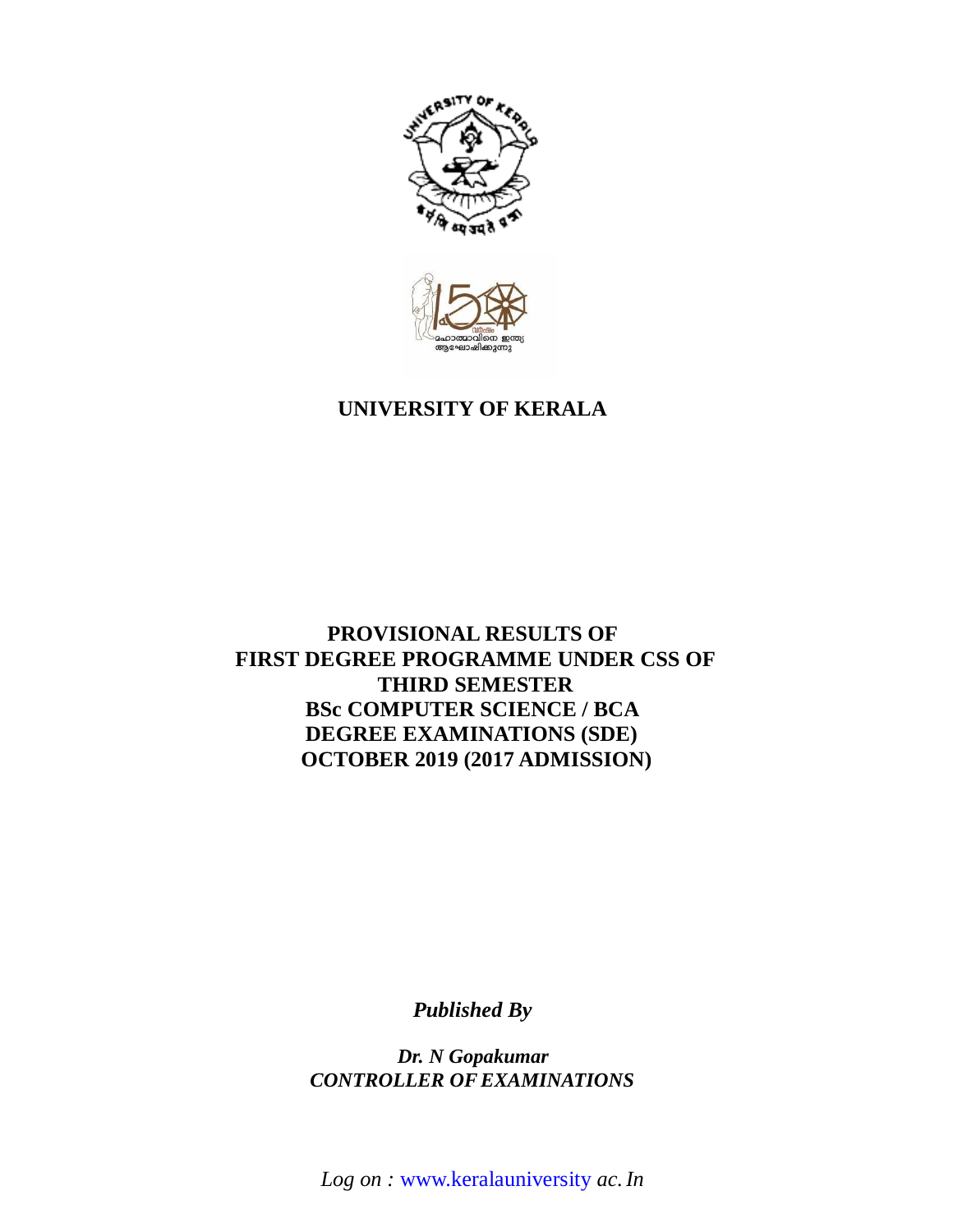## ED XVI / 2020 **UNIVERSITY OF KERALA**

## **SYNDICATE – IN – CIRCULATION**

 The Provisional results of the First Degree Programme under CSS of Third Semester BSc Computer Science / BCA (SDE Courses) Degree Examinations (2017 Admission) October 2019 declared by the respective Board of Examiners are given below :

| Name of Examinations                          | Number of<br>Registered | Number of<br>Appeared | <b>Total Pass</b> | % of Pass |
|-----------------------------------------------|-------------------------|-----------------------|-------------------|-----------|
| Third Semester<br><b>BSc Computer Science</b> | 96                      | 93                    | 32                | 34.41     |
| Third Semester BCA                            | 92                      | 89                    | 18                | 20.23     |

The results may be approved. It is proposed to publish the results on 06/03/2020

 *Sd/-* **CONTROLLER OF EXAMINATIONS**

University Buildings, Thiruvananthapuram, Dated: 06/03/2020

Copy to :

- 1. All Syndicate Members
- 2. The P.S. to V.C / PVC
- 3. The PA to Registrar / CE
- 4. JR / DR / AR (Exams)
- 5. The Director, IDE, Palayam
- 6. The PRO for issuing Press Release
- 7. The Reception Office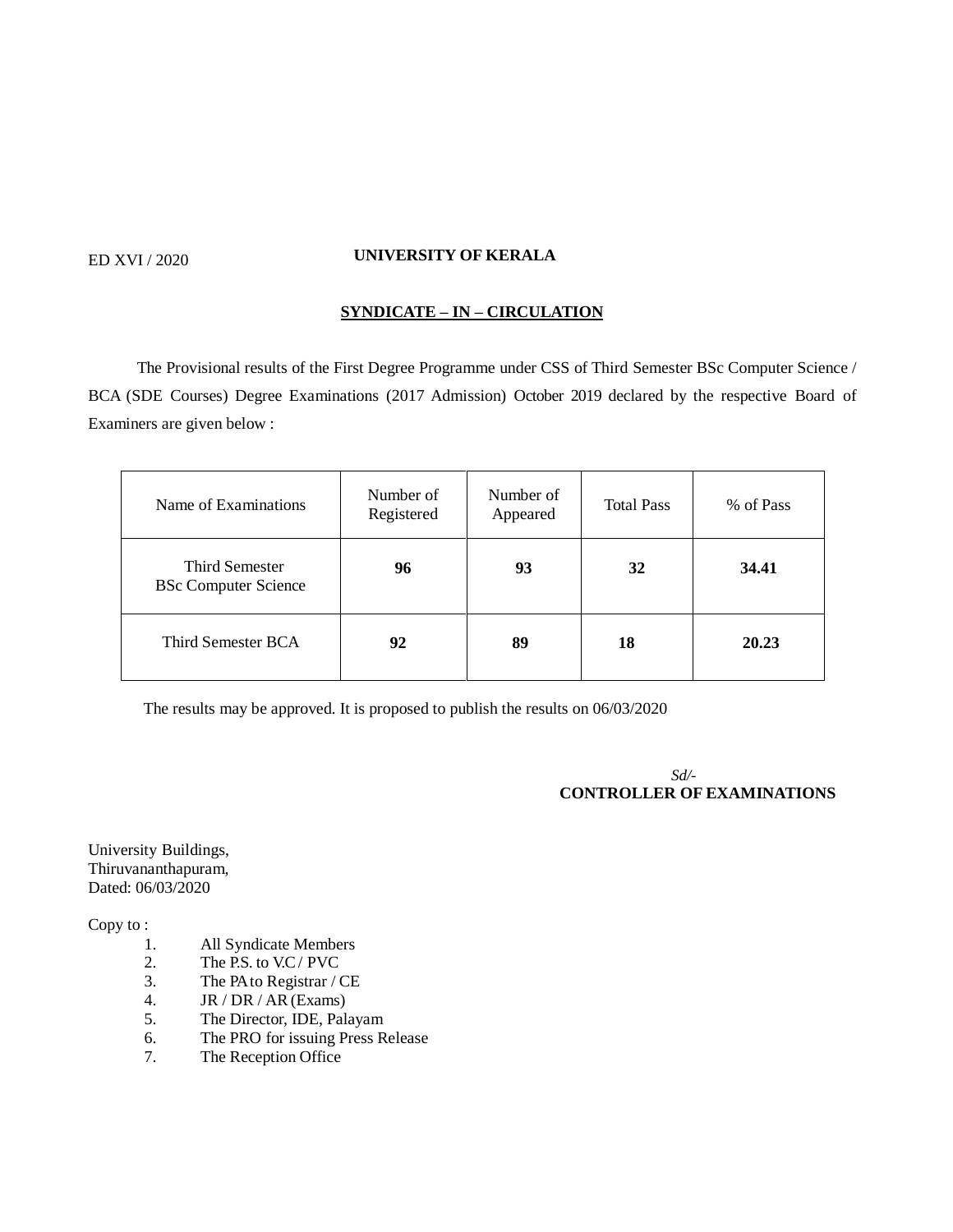## **UNIVERSITY OF KERALA**

## **NOTIFICATION**

 The Provisional results of the First Degree Programme under CSS of Third Semester BSc Computer Science /BCA (SDE Courses) Degree (2017 Admission) Examinations October 2019.

- 1. The following is the Provisional Result of Third Semester BSc Computer Science /BCA (SDE Course) Degree Examinations (2017 Admission) October 2019.
- 2. For 2017 admission onwards a student has to score a minimum of 40% marks (ESE+CE) for a pass. For the successful completion of a semester a student has to score a minimum SCPA of 4.00(E Grade) .
- 3. The Marklist of the candidates will be forwarded to the Director, School of Distance Education, Karyavattom, for issue to the candidates. The Mark lists will not be issued to the candidates in respect of whom there are defects to be rectified although their results have been provisionally released.
- 4. The last date for revaluation and scrutiny is **19/03/2020**.Candidatesshould make use of draft marklist available in

the university website for applying for revaluation. Application for revaluation and scrutiny should be submitted

through **ONLINE** only.

*Sd/-*

## **CONTROLLER OF EXAMINATIONS**

University Buildings, Thiruvananthapuram, Dated: 06/03/2020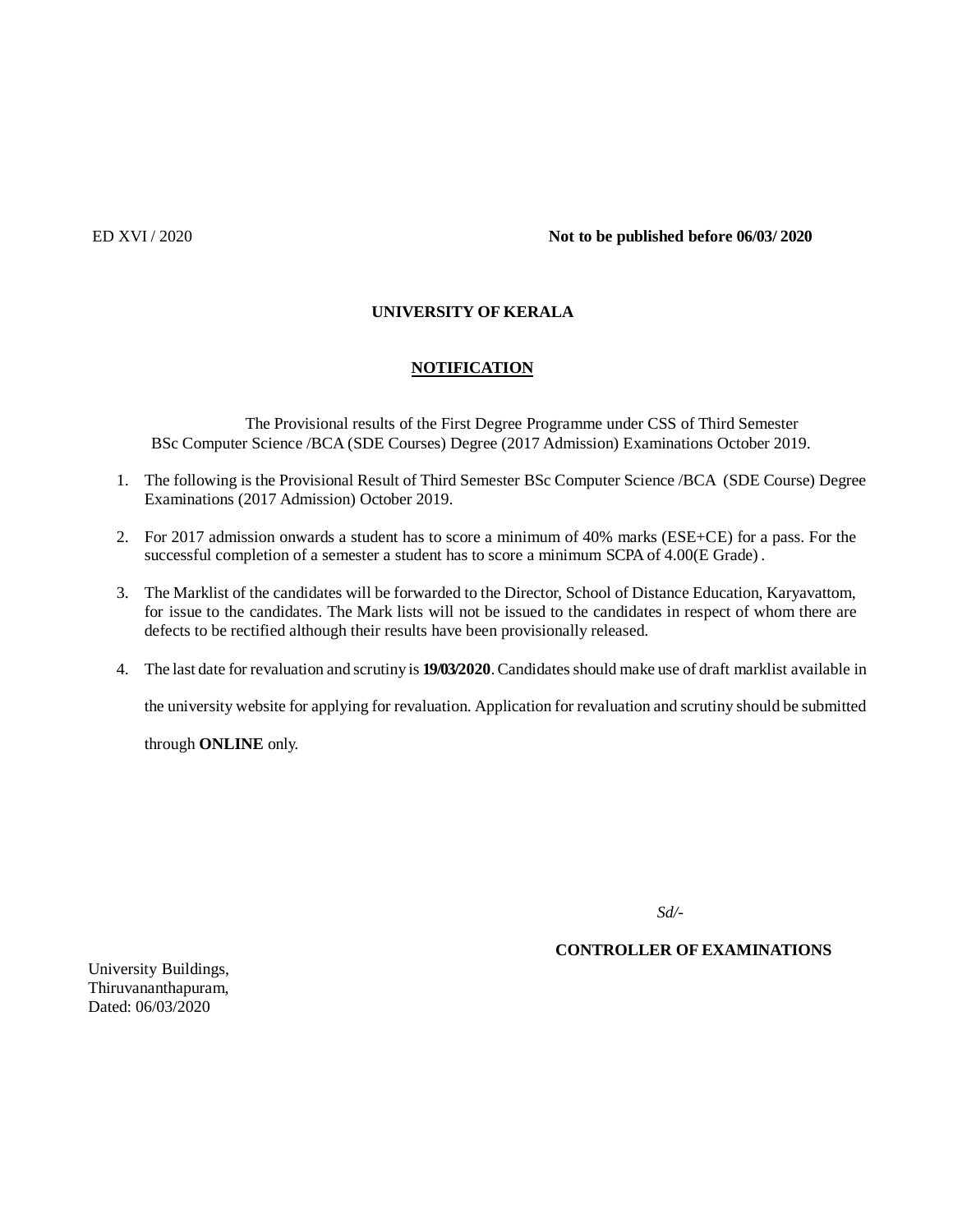## **NOTIFICATION**

 The Provisional results of the First Degree Programme under CSS of Third Semester BSc Computer Science /BCA (SDE Courses) Degree Examinations (2017 Admission) October 2019.

## **Third Semester**

| Course Code   | Course Title                               |
|---------------|--------------------------------------------|
| CS1341/CP1343 | Computer Organization & Architecture       |
| CS1342        | Software Engineering                       |
| CP1331        | <b>Computer Oriented Numerical Methods</b> |
| CS1343/CP1342 | <b>Operating Systems</b>                   |
| CS1344        | <b>Internet Programming</b>                |
| CP1341        | <b>Computer Networks</b>                   |
| CS1345        | Microprocessors & Peripherals              |
| CP1344        | Programming in Java                        |

 *Sd/-*

## **CONTROLLER OF EXAMINATIONS**

University Buildings, Thiruvananthapuram, Dated: 06/03/2020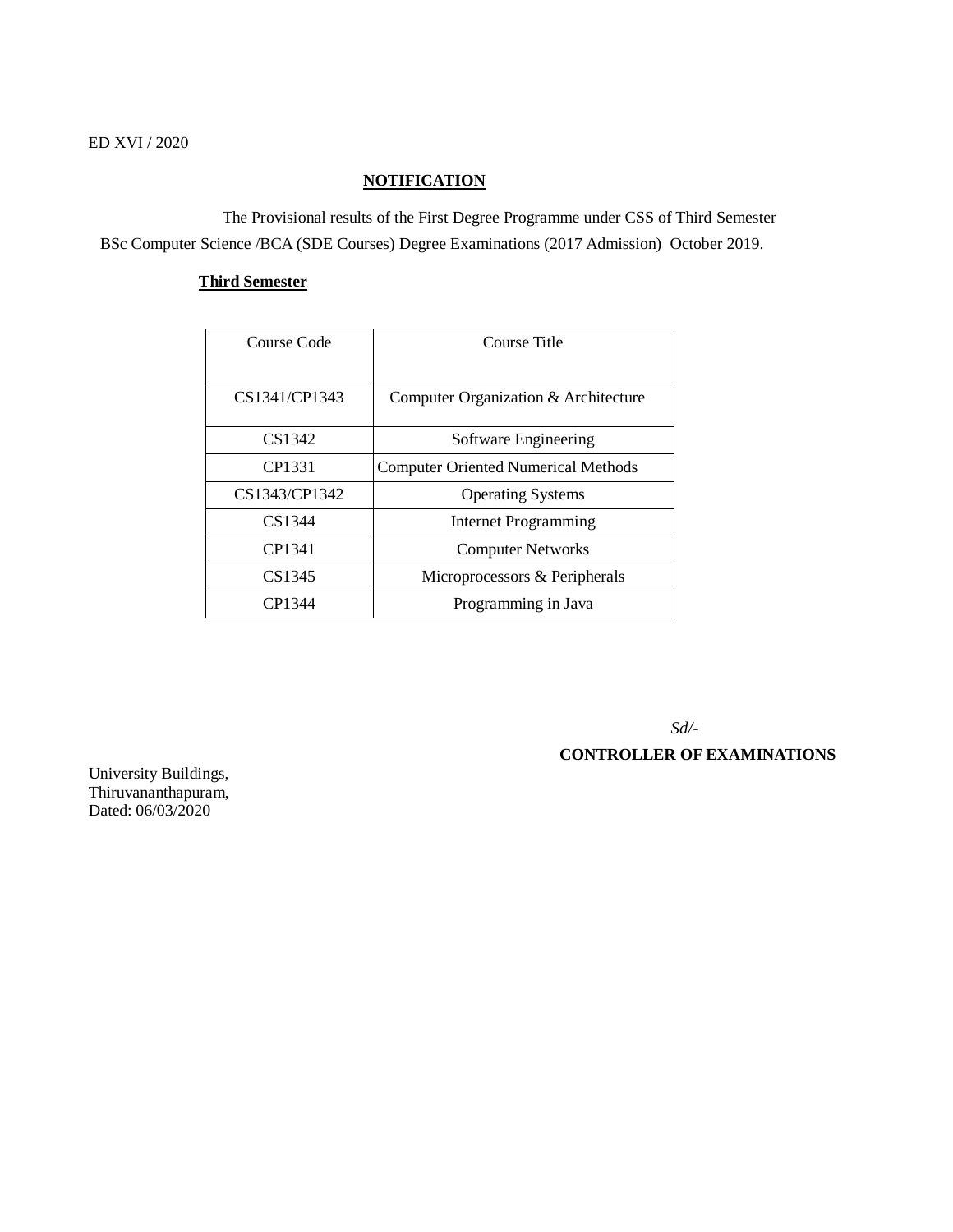#### **College Code:00**

## **SDE Kariyavattom**

## **Bachelor of Computer Application-(BCA) (813)**

| ALL PASS               |                        |                        |                   |                        |
|------------------------|------------------------|------------------------|-------------------|------------------------|
| 813171003(6.76 C)      | 1012(7.04 B)           | $1025(6.79 \text{ C})$ | 1066(6.15)        | 1076(5.93 D)           |
| $1090(6.21)$ C)        | 1095(7.2 B)            | 1096(5.85 D)           | $1102(6.51)$ C)   | 1107(5.49 D)           |
| 1118(5.55 D)           | $1135(6.57 \text{ C})$ | 1143(5.69 D)           | 1145(5.41 D)      | $1149(6.29 \text{ C})$ |
| <b>PASSED IN PARTS</b> |                        |                        |                   |                        |
| 813171010(1,4)         | 1023(2,3,4,5,7)        | 1033(3,4,5,6,7)        | 1034(2,3,4,5,7)   | 1037(1,2,3,4,6,7)      |
| 1046(2,3,4,5,6,7)      | 1048(6,7)              | 1051(2,3,4,5,6,7)      | 1052(1,2,3,4,5)   | 1058(3,4)              |
| 1059(3,4,5,6,7)        | 1067(2,3,4,5,7)        | 1070(3,4,5,6)          | 1074(3,5,6,7)     | 1079(3,4,7)            |
| 1093(1,3,4,5,6,7)      | 1100(2,3,4,5,6,7)      | 1101(1,3,4,6,7)        | 1105(3,5,6,7)     | 1114(1,2,3,4,5,7)      |
| 1115(2,3,4,5,6,7)      | 1120(3,4)              | 1125(1,3,4,5,6)        | 1127(1,3,4,5,6,7) | 1132(2,3,4,6,7)        |
| 1138(3,4,6,7)          | 1139(3,4,6,7)          | 1140(1,3,4,5,6,7)      | 1141(6,7)         | 1142(3,4,6,7)          |
| 1148(3,4,5,6,7)        | 1150(3,4,6,7)          | 1158(3)                |                   |                        |
|                        |                        |                        |                   |                        |

RESULT ANNOUNCED LATER 813171104

**College Code:03**

## **Govt. Arts College, Thiruvananthapuram**

#### **Bachelor of Computer Application-(BCA) (813)**

| ALL PASS          |  |
|-------------------|--|
| 813171047(5.4 D)  |  |
| DA CCED IN DA DTC |  |

| PASSED IN PARTS   |                   |             |               |                   |
|-------------------|-------------------|-------------|---------------|-------------------|
| 813171008(2,4)    | 1036(2,3,4,5,6,7) | 1049(4,6,7) | 1050(2,4,6,7) | 1122(2,3,4,5,6,7) |
| 1161(1,3,4,5,6,7) |                   |             |               |                   |

**College Code:32**

## **T. K. M. College of Arts & Science, Kollam**

#### **Bachelor of Computer Application-(BCA) (813)**

| ALL PASS<br>813171110(6.76 C)           | 1113(5.15 D)    |                 |           |             |
|-----------------------------------------|-----------------|-----------------|-----------|-------------|
| PASSED IN PARTS<br>813171018(3,4,5,6,7) | 1112(1,4,6,7)   | 1119(5,6,7)     | 1126(6,7) | 1129(4,6,7) |
| 1130(2,4,6,7)                           | 1152(2,4,5,6,7) | 1159(3,4,5,6,7) |           |             |
|                                         |                 |                 |           |             |

**College Code:44**

# **M. S. M. College, Kayamkulam**

## **Bachelor of Computer Application-(BCA) (813)**

#### ALL PASS

No Eligible Students

| PASSED IN PARTS<br>813171002(3,4,6,7)<br>1021(2,3,4,5,6,7)<br>1056(4,6) | 1013(2,4,5,7)<br>1022(2,3,4,5,6,7)<br>1071(2,3,4,5,6,7) | 1014(2,4,5,6,7)<br>1041(4,5,6,7)<br>1084(4) | 1017(4,5,6,7)<br>1054(3,4,7)<br>1163(2,4,5,6,7) | 1020(3,4,5,6,7)<br>1055(2,4)<br>1165(4,6,7) |
|-------------------------------------------------------------------------|---------------------------------------------------------|---------------------------------------------|-------------------------------------------------|---------------------------------------------|
|                                                                         |                                                         |                                             |                                                 |                                             |

RESULT ANNOUNCED LATER

813171029

Trivandrum

sd/- University Buildings CONTROLLER OF EXAMINATIONS